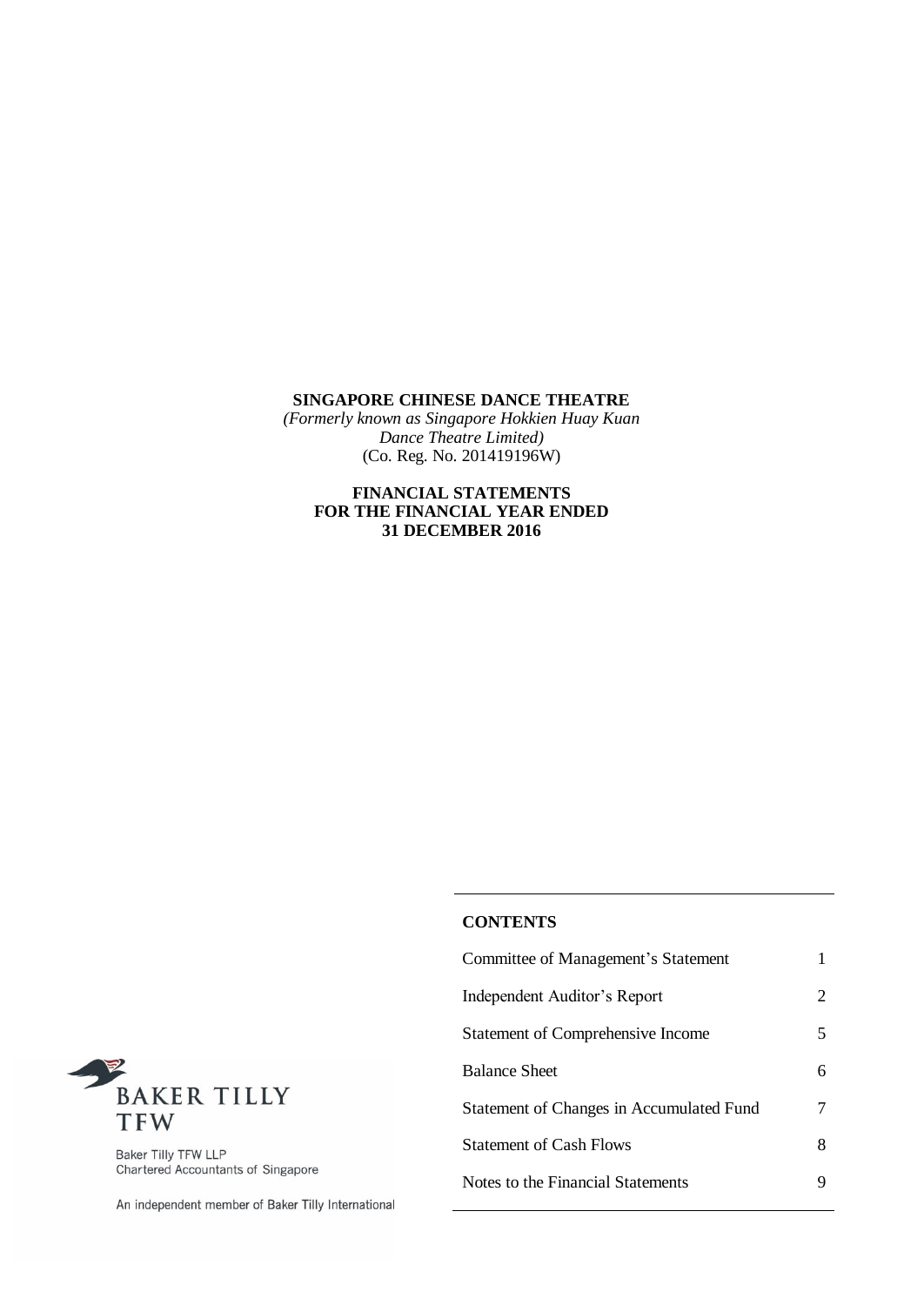#### **COMMITTEE OF MANAGEMENT'S STATEMENT**

The Committee of Management all of whom are directors of Singapore Chinese Dance Theatre (the "Company") are pleased to present their statement to the members together with the audited financial statements of the Company for the financial year ended 31 December 2016.

In the opinion of the Committee of Management:

- (i) the financial statements as set out on pages 5 to 17 are properly drawn up so as to give a true and fair view of the financial position of the Company as at 31 December 2016 and of the financial performance, changes in accumulated fund and cash flows of the Company for the financial year then ended in accordance with the provisions of the Companies Act, Chapter 50, Charities Act, Chapter 37 and other relevant regulations and Financial Reporting Standards in Singapore; and
- (ii) at the date of this statement there are reasonable grounds to believe that the Company will be able to pay its debts as and when they fall due.

#### **Committee of Management**

The committee members in office at the date of this statement are:

Chua Thian Poh (Appointed on 1 October 2016) Peh Nam Chuan Adrian Chan Hock Keng Leong Weng Kam Neo Peng Fu Teo Han Wue

#### **Other matters**

As the Company is limited by guarantee, matters relating to interest in shares, debentures or share options are not applicable.

#### **Independent auditor**

The independent auditor, Baker Tilly TFW LLP, has expressed its willingness to accept reappointment.

On behalf of the Committee of Management

Chua Thian Poh Chairman

Peh Natur Chuan Adrian Treasurer

12 May 2017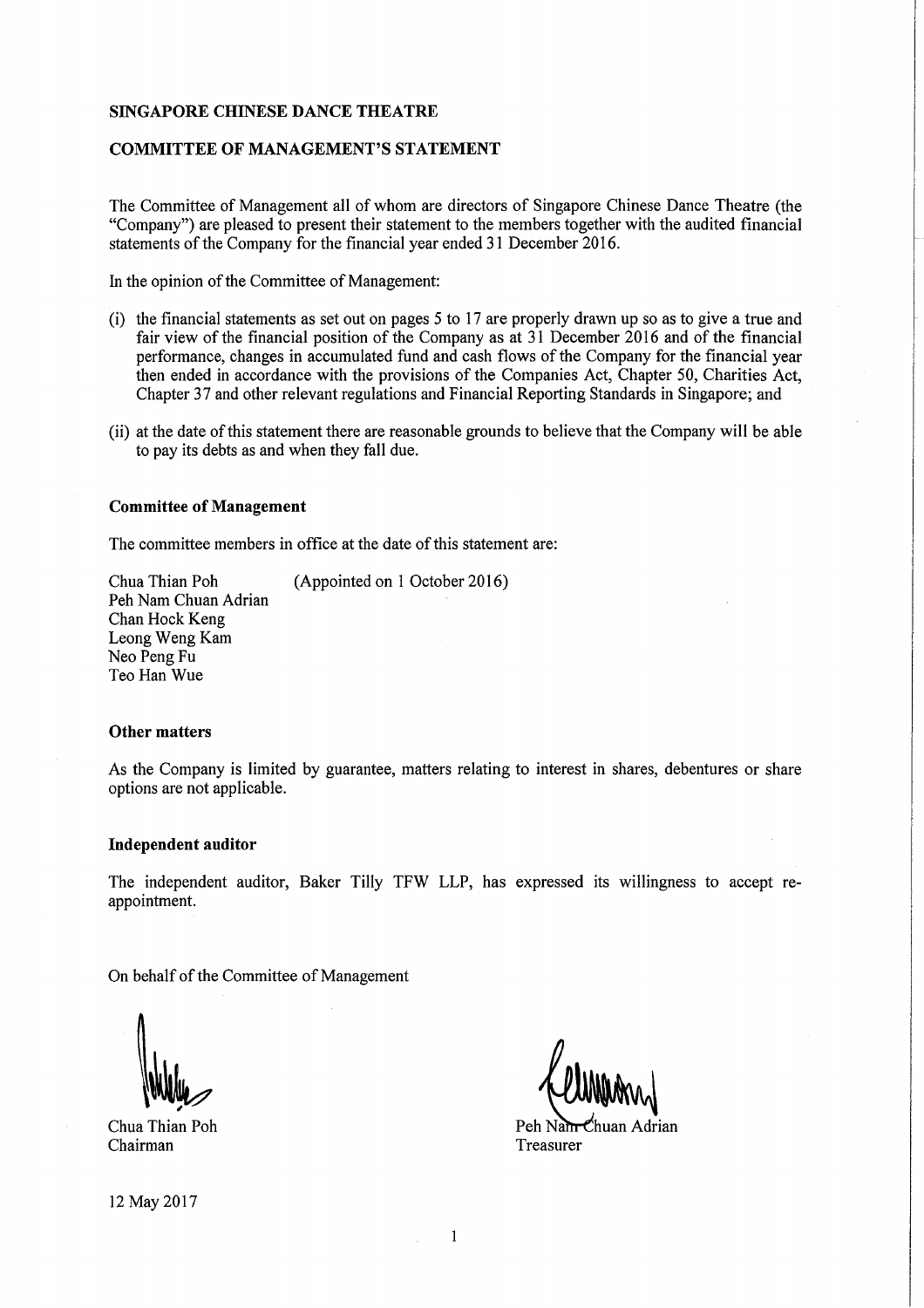## **INDEPENDENT AUDITOR'S REPORT TO THE MEMBERS OF SINGAPORE CHINESE DANCE THEATRE**

#### **Report on the Audit of the Financial Statements**

#### *Opinion*

We have audited the accompanying financial statements of Singapore Chinese Dance Theatre (the "Company") as set out on pages 5 to 17, which comprise the balance sheet as at 31 December 2016, and the statement of comprehensive income, statement of changes in accumulated fund and statement of cash flows for the year then ended, and notes to the financial statements, including a summary of significant accounting policies.

In our opinion, the accompanying financial statements are properly drawn up in accordance with the provisions of the Companies Act, Chapter 50 (the "Companies Act"), the Charities Act, Chapter 37 and other relevant regulations (the "Charities Act and Regulations") and Financial Reporting Standards in Singapore ("FRSs") so as to give a true and fair view of the financial position of the Company as at 31 December 2016 and of the financial performance, changes in accumulated fund and cash flows of the Company for the year ended on that date.

## *Basis for Opinion*

We conducted our audit in accordance with Singapore Standards on Auditing ("SSAs"). Our responsibilities under those standards are further described in the *Auditor's Responsibilities for the Audit of the Financial Statements* section of our report. We are independent of the Company in accordance with the Accounting and Corporate Regulatory Authority (ACRA) *Code of Professional Conduct and Ethics for Public Accountants and Accounting Entities* (ACRA Code) together with the ethical requirements that are relevant to our audit of the financial statements in Singapore, and we have fulfilled our other ethical responsibilities in accordance with these requirements and the ACRA Code. We believe that the audit evidence we have obtained is sufficient and appropriate to provide a basis for our opinion.

#### *Other Information*

The Committee of Management is responsible for the other information. The other information comprises the Committee of Management's Statement as set out on page 1.

Our opinion on the financial statements does not cover the other information and we do not express any form of assurance conclusion thereon.

In connection with our audit of the financial statements, our responsibility is to read the other information and, in doing so, consider whether the other information is materially inconsistent with the financial statements or our knowledge obtained in the audit or otherwise appears to be materially misstated. If, based on the work we have performed, we conclude that there is a material misstatement of this other information, we are required to report that fact. We have nothing to report in this regard.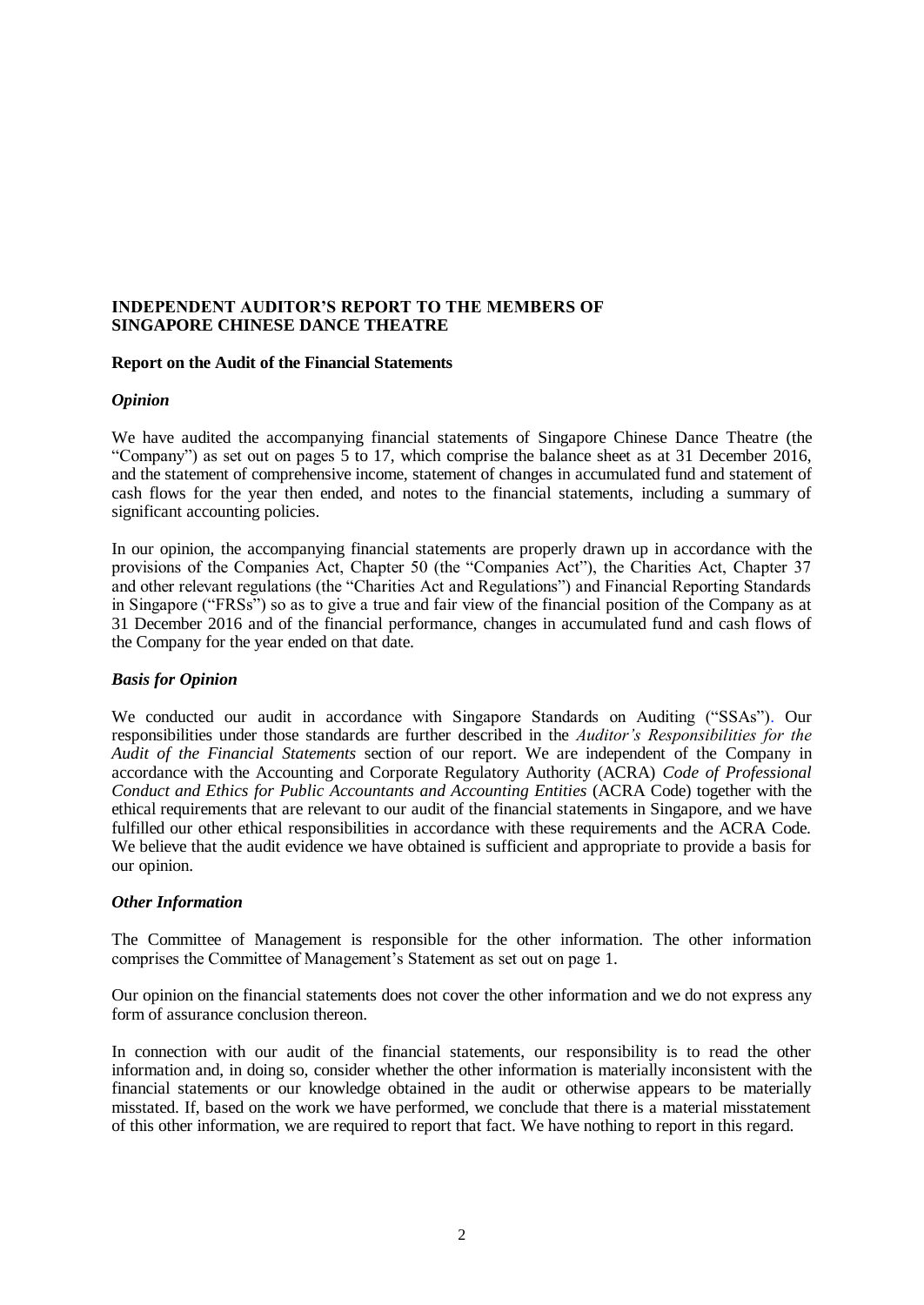### **INDEPENDENT AUDITOR'S REPORT TO THE MEMBERS OF SINGAPORE CHINESE DANCE THEATRE (cont'd)**

#### **Report on the Audit of the Financial Statements (cont'd)**

#### *Responsibilities of the Committee of Management and Those Charged with Governance for the Financial Statements*

The Committee of Management is responsible for the preparation of financial statements that give a true and fair view in accordance with the provisions of the Companies Act, Charities Act and Regulations and FRSs, and for devising and maintaining a system of internal accounting controls sufficient to provide a reasonable assurance that assets are safeguarded against loss from unauthorised use or disposition; and transactions are properly authorised and that they are recorded as necessary to permit the preparation of true and fair financial statements and to maintain accountability of assets.

In preparing the financial statements, the Committee of Management is responsible for assessing the Company's ability to continue as a going concern, disclosing, as applicable, matters related to going concern and using the going concern basis of accounting unless the Committee of Management either intends to liquidate the Company or to cease operations, or has no realistic alternative but to do so.

Those charged with governance are responsible for overseeing the Company's financial reporting process.

#### *Auditor's Responsibilities for the Audit of the Financial Statements*

Our objectives are to obtain reasonable assurance about whether the financial statements as a whole are free from material misstatement, whether due to fraud or error, and to issue an auditor's report that includes our opinion. Reasonable assurance is a high level of assurance, but is not a guarantee that an audit conducted in accordance with SSAs will always detect a material misstatement when it exists. Misstatements can arise from fraud or error and are considered material if, individually or in the aggregate, they could reasonably be expected to influence the economic decisions of users taken on the basis of these financial statements.

As part of an audit in accordance with SSAs, we exercise professional judgement and maintain professional scepticism throughout the audit. We also:

- Identify and assess the risks of material misstatement of the financial statements, whether due to fraud or error, design and perform audit procedures responsive to those risks, and obtain audit evidence that is sufficient and appropriate to provide a basis for our opinion. The risk of not detecting a material misstatement resulting from fraud is higher than for one resulting from error, as fraud may involve collusion, forgery, intentional omissions, misrepresentations, or the override of internal control.
- Obtain an understanding of internal control relevant to the audit in order to design audit procedures that are appropriate in the circumstances, but not for the purpose of expressing an opinion on the effectiveness of the Company's internal control.
- Evaluate the appropriateness of accounting policies used and the reasonableness of accounting estimates and related disclosures made by the Committee of Management.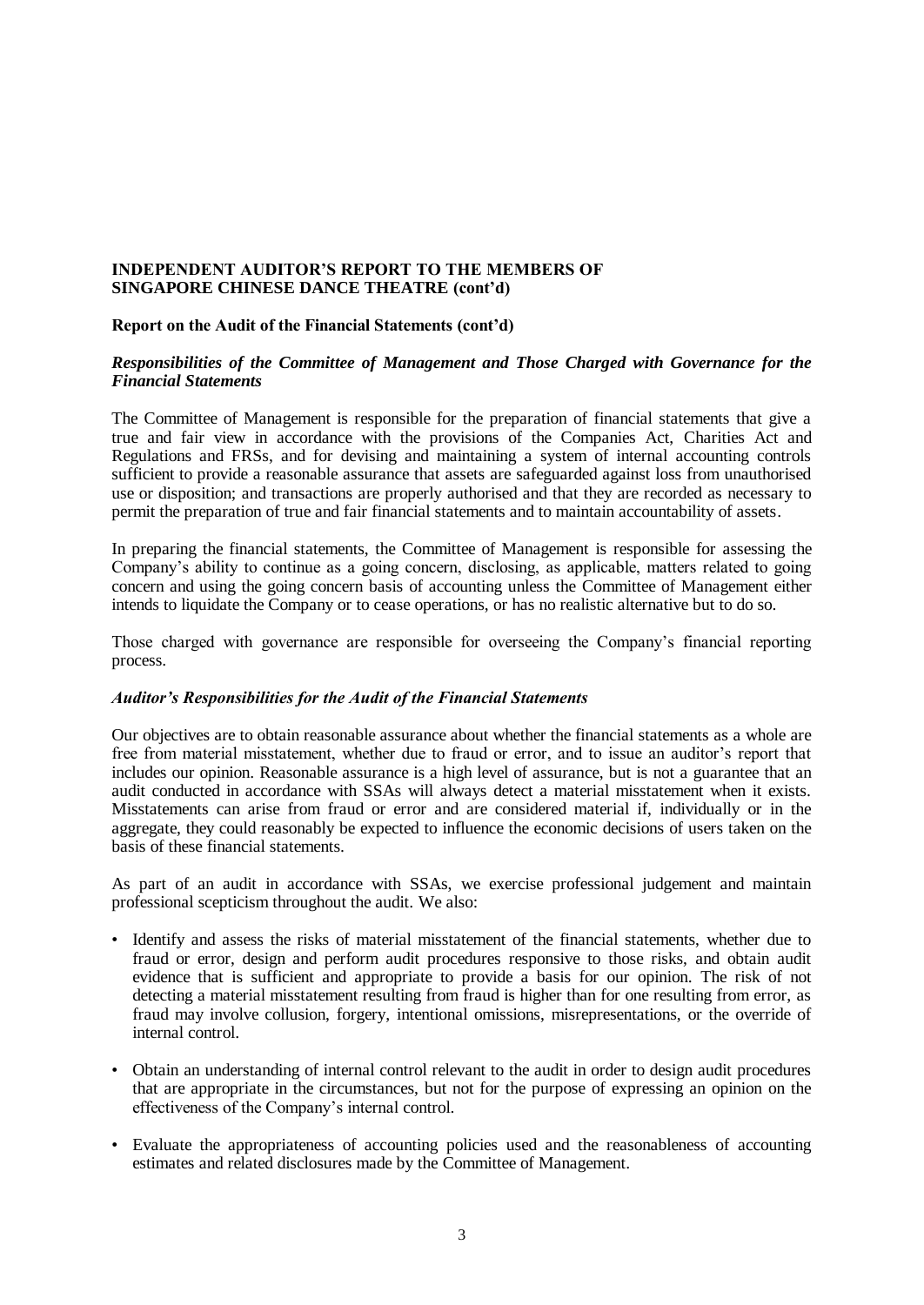### **INDEPENDENT AUDITOR'S REPORT TO THE MEMBERS OF SINGAPORE CHINESE DANCE THEATRE (cont'd)**

#### **Report on the Audit of the Financial Statements (cont'd)**

#### *Auditor's Responsibilities for the Audit of the Financial Statements (cont'd)*

- Conclude on the appropriateness of the Committee of Management's use of the going concern basis of accounting and, based on the audit evidence obtained, whether a material uncertainty exists related to events or conditions that may cast significant doubt on the Company's ability to continue as a going concern. If we conclude that a material uncertainty exists, we are required to draw attention in our auditor's report to the related disclosures in the financial statements or, if such disclosures are inadequate, to modify our opinion. Our conclusions are based on the audit evidence obtained up to the date of our auditor's report. However, future events or conditions may cause the Company to cease to continue as a going concern.
- Evaluate the overall presentation, structure and content of the financial statements, including the disclosures, and whether the financial statements represent the underlying transactions and events in a manner that achieves fair presentation.

We communicate with those charged with governance regarding, among other matters, the planned scope and timing of the audit and significant audit findings, including any significant deficiencies in internal control that we identify during our audit.

#### **Report on Other Legal and Regulatory Requirements**

In our opinion, the accounting and other records required by the Companies Act to be kept by the Company have been properly kept in accordance with the provisions of the Companies Act.

During the course of our audit, nothing has come to our attention that causes us to believe that during the financial year:

- (i) the Company has not used the donation moneys in accordance with its objectives as required under Regulation 11 of the Charities (Institutions of a Public Character) Regulations; and
- (ii) the Company has not complied with the requirements of Regulation 15 (Fund-raising expenses) of the Charities (Institutions of a Public Character) Regulations.

Baker Tilly TFW LLP Public Accountants and Chartered Accountants Singapore

12 May 2017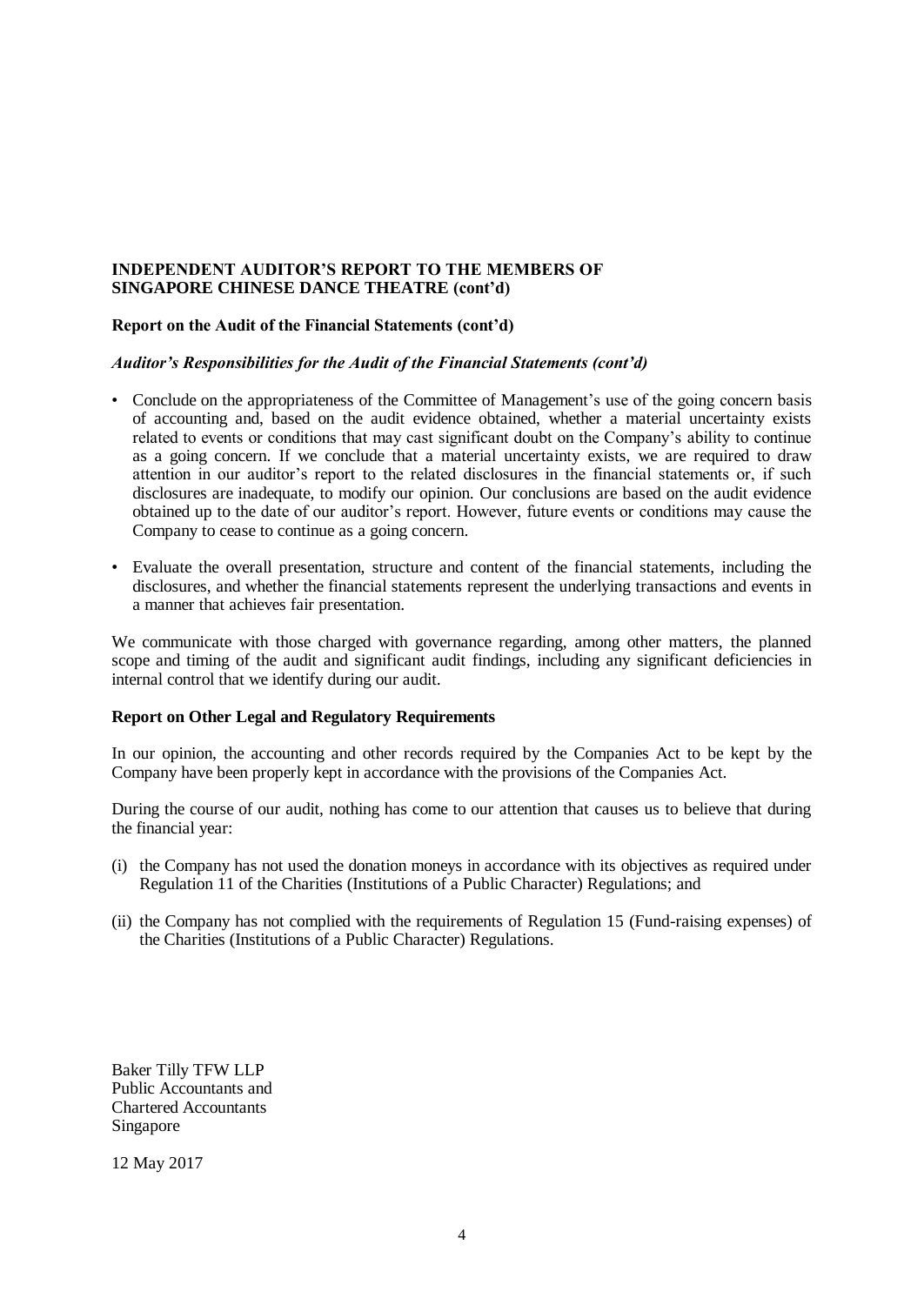#### **STATEMENT OF COMPREHENSIVE INCOME For the financial year ended 31 December 2016**

|                                                                 | Note | 2016<br>\$ | 2015<br>\$ |
|-----------------------------------------------------------------|------|------------|------------|
| <b>Income</b>                                                   |      |            |            |
| Registration and tuition fees                                   |      | 233,483    | 191,848    |
| Membership fees                                                 |      | 3,280      |            |
| Government grants                                               |      | 366,668    | 419,020    |
| Core programmes income                                          |      | 87,714     | 124,116    |
| Community and educational programmes income                     |      | 155,695    | 154,263    |
| Donation income                                                 |      | 118,818    | 282,112    |
| Sundry income                                                   |      | 70,563     | 10,214     |
| <b>Total income</b>                                             |      | 1,036,221  | 1,181,573  |
| <b>Less expenses</b>                                            |      |            |            |
| Lecturers' fees                                                 |      | 64,925     | 47,597     |
| Core programmes expenses                                        |      | 123,933    | 140,275    |
| Community and educational programmes expenses                   |      | 110,772    | 64,319     |
| Depreciation of plant and equipment                             | 5    | 3,991      | 4,676      |
| Management fees                                                 |      | 36,000     | 18,000     |
| Staff costs                                                     | 3    | 345,047    | 279,162    |
| Services fees                                                   |      | 139,658    | 93,906     |
| Other expenses                                                  |      | 53,917     | 42,691     |
| <b>Total expenses</b>                                           |      | 878,243    | 690,626    |
| Profit before tax                                               |      | 157,978    | 490,947    |
| Tax expense                                                     | 4    |            |            |
| Profit and total comprehensive income<br>for the financial year |      | 157,978    | 490,947    |
|                                                                 |      |            |            |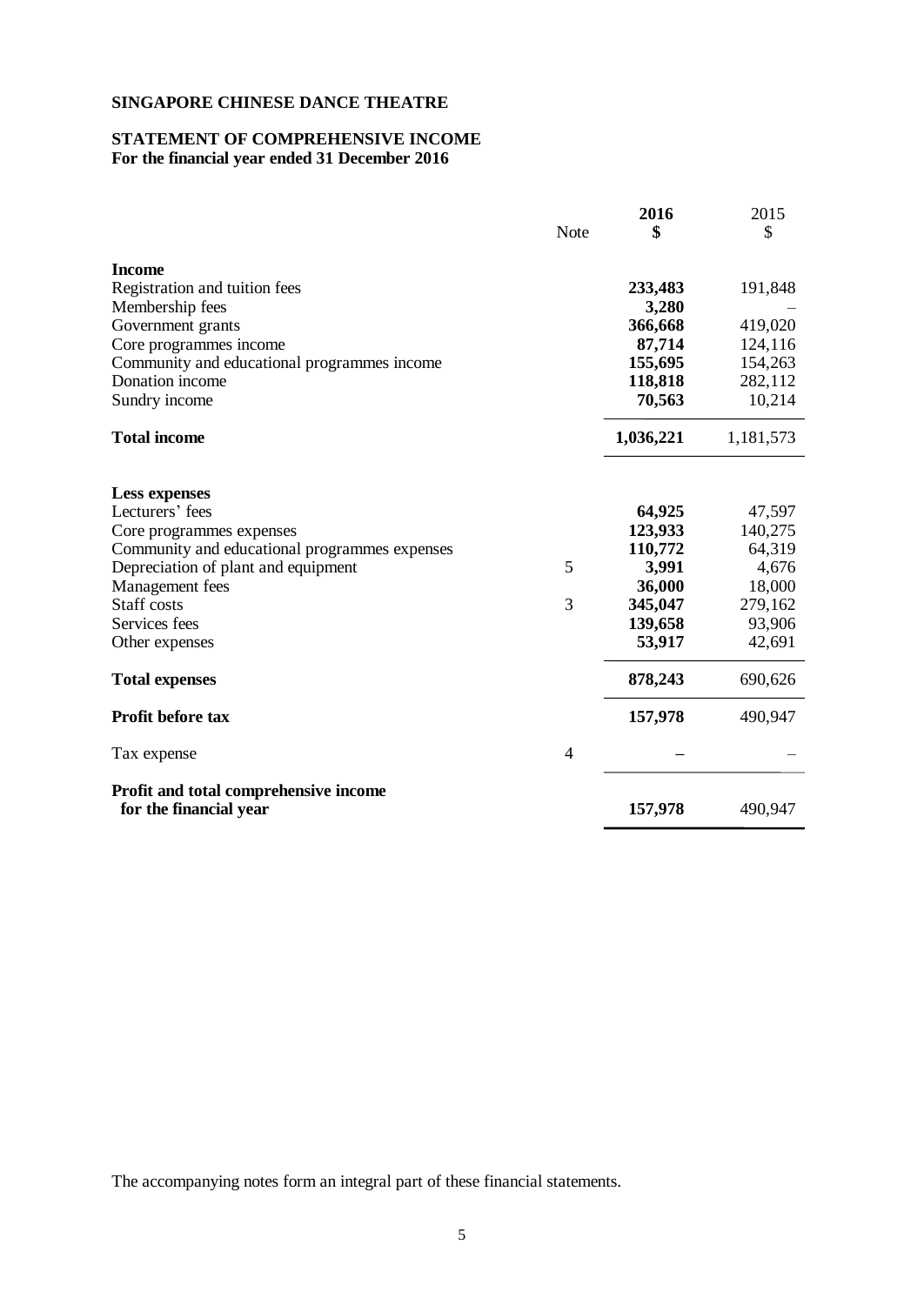# **BALANCE SHEET At 31 December 2016**

|                            | Note           | 2016<br>\$ | 2015<br>\$ |
|----------------------------|----------------|------------|------------|
| <b>Non-current asset</b>   |                |            |            |
| Plant and equipment        | 5              | 4,825      | 8,816      |
| <b>Current assets</b>      |                |            |            |
| Other receivables          | 6              | 173,343    | 278,473    |
| Fixed deposits             | $\overline{7}$ | 545,120    | 185,001    |
| <b>Bank</b> balances       |                | 74,024     | 112,434    |
|                            |                | 792,487    | 575,908    |
| <b>Total assets</b>        |                | 797,312    | 584,724    |
| <b>Current liabilities</b> |                |            |            |
| Other payables             | 8              | 185,682    | 131,072    |
| Net assets                 |                | 611,630    | 453,652    |
| <b>Accumulated fund</b>    |                | 611,630    | 453,652    |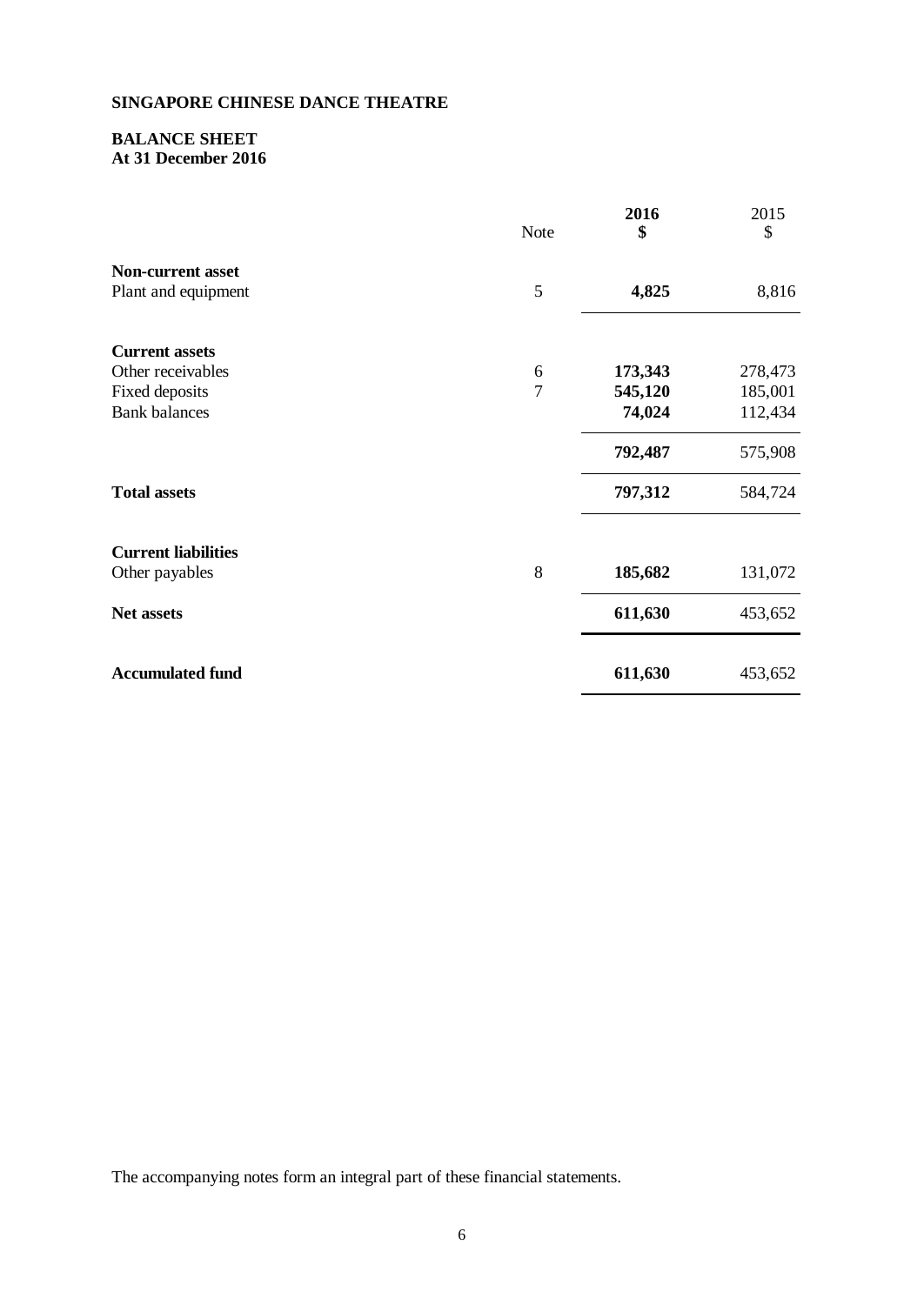#### **STATEMENT OF CHANGES IN ACCUMULATED FUND For the financial year ended 31 December 2016**

|                                                              | \$       |
|--------------------------------------------------------------|----------|
| Balance at 1 January 2015                                    | (37,295) |
| Profit and total comprehensive income for the financial year | 490,947  |
| Balance at 31 December 2015                                  | 453,652  |
| Profit and total comprehensive income for the financial year | 157,978  |
| <b>Balance at 31 December 2016</b>                           | 611,630  |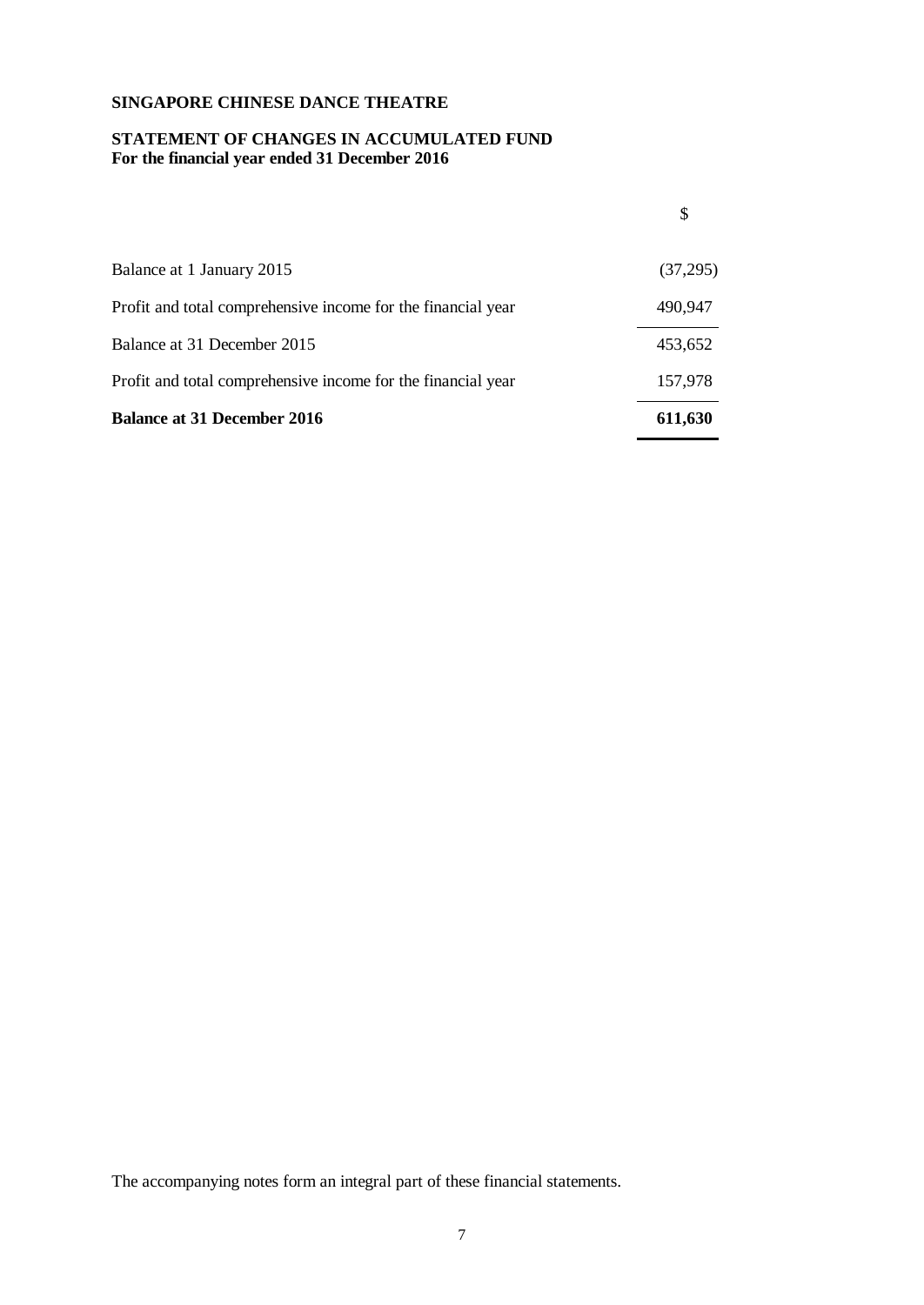### **STATEMENT OF CASH FLOWS For the financial year ended 31 December 2016**

|                                                                                                                                          | 2016<br>\$                   | 2015<br>S                     |
|------------------------------------------------------------------------------------------------------------------------------------------|------------------------------|-------------------------------|
| <b>Cash flows from operating activities</b><br>Profit before tax                                                                         | 157,978                      | 490,947                       |
| Adjustment for:<br>Depreciation of plant and equipment                                                                                   | 3,991                        | 4,676                         |
| Operating cash flows before movements in working capital                                                                                 | 161,969                      | 495,623                       |
| Other receivables<br>Other payables                                                                                                      | 105,130<br>54,610            | (269, 738)<br>33,010          |
| Net cash generated from operating activities                                                                                             | 321,709                      | 258,895                       |
| <b>Cash flows from investing activity</b><br>Purchase of plant and equipment (Note A), represents net cash used<br>in investing activity |                              | (14, 367)                     |
| Net increase in cash and cash equivalents                                                                                                | 321,709                      | 244,528                       |
| Cash and cash equivalents at beginning of financial year                                                                                 | 297,435                      | 52,907                        |
| Cash and cash equivalents at end of financial year                                                                                       | 619,144                      | 297,435                       |
| Cash and cash equivalents comprise:<br>Fixed deposits<br><b>Bank balances</b>                                                            | 545,120<br>74,024<br>619,144 | 185,001<br>112,434<br>297,435 |
| Note A: Purchase of plant and equipment                                                                                                  |                              |                               |
| Aggregate cost of plant and equipment acquired (Note 5)<br>Add:<br>Outstanding payable included in amount due to related                 |                              | 6,443                         |
| party under other payables at 1 January                                                                                                  |                              | 7,924                         |
| Net cash outflow for purchase of plant and equipment                                                                                     |                              | 14,367                        |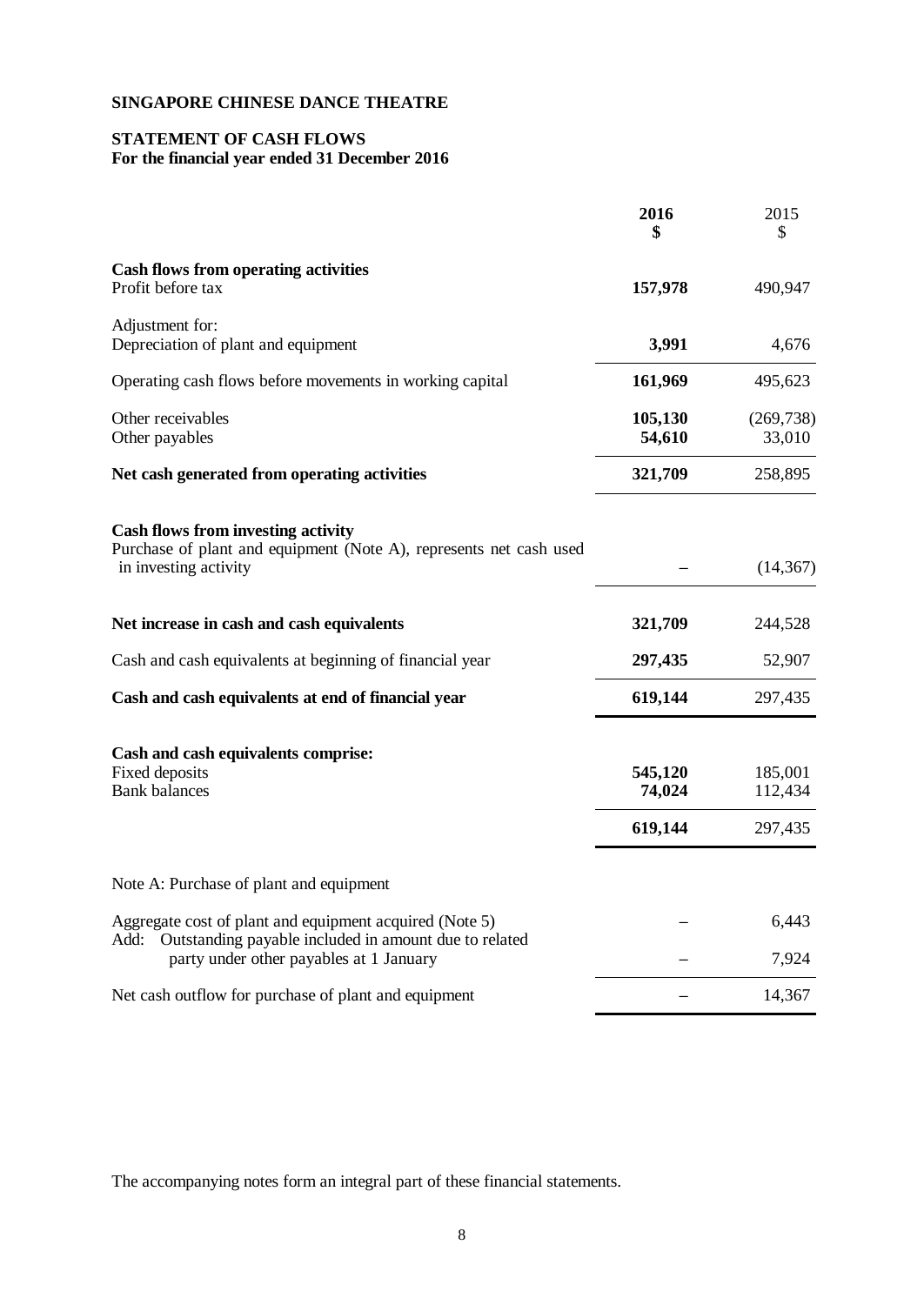### **NOTES TO THE FINANCIAL STATEMENTS For the financial year ended 31 December 2016**

These notes form an integral part of and should be read in conjunction with the accompanying financial statements.

## **1 Corporate information**

The Company (Co. Reg. No. 201419196W) is incorporated and domiciled in Singapore. Its registered office is located at 5 Sennett Road, Singapore 466781.

The principal activities of the Company are principally engaged in the business of production of live cultural dance drama and other stage performance, and charitable and other supporting activities aimed at advancing arts and heritage.

On 15 February 2017, the Company's name is changed from Singapore Hokkien Huay Kuan Dance Theatre Limited to Singapore Chinese Dance Theatre.

The Company has been approved as an Institution of a Public Character under the Charities Act for a period of 1 year with effect from 17 February 2016.

On 7 February 2017, this status is extended for another 1 year with effect from 17 February 2017 to 16 February 2018.

In accordance with the Memorandum of Association, each member of the Company has undertaken to contribute such amount not exceeding \$1 to the assets of the Company in the event the Company is wound up and the monies are required for payment of the liabilities of the Company.

## **2 Summary of significant accounting policies**

#### (a) **Basis of preparation**

The financial statements, expressed in Singapore dollar ("\$"), which is the Company's functional currency, have been prepared in accordance with the provisions of the Companies Act, Chapter 50, Charities Act, Chapter 37 and other relevant regulations and Financial Reporting Standards in Singapore ("FRSs"). The financial statements have been prepared under the historical cost convention except as disclosed in the accounting policies below.

The preparation of financial statements in conformity with FRSs requires the use of estimates and assumptions that affect the reported amounts of assets and liabilities and disclosure of contingent assets and liabilities at the date of the financial statements and the reported amounts of revenues and expenses during the financial year. Although these estimates are based on the Committee of Management's best knowledge of current events and actions, historical experiences and various other factors that are believed to be reasonable under the circumstances, actual results may ultimately differ from those estimates.

The estimates and underlying assumptions are reviewed on an ongoing basis. Revisions to accounting estimates are recognised in the period in which the estimate is revised if the revision affects only that period, or in the period of the revision and future periods if the revision affects both current and future periods.

There were no significant judgements made in applying accounting policies and no estimation uncertainty that have a significant risk of causing a material adjustment to the carrying amounts of assets and liabilities within the next financial year.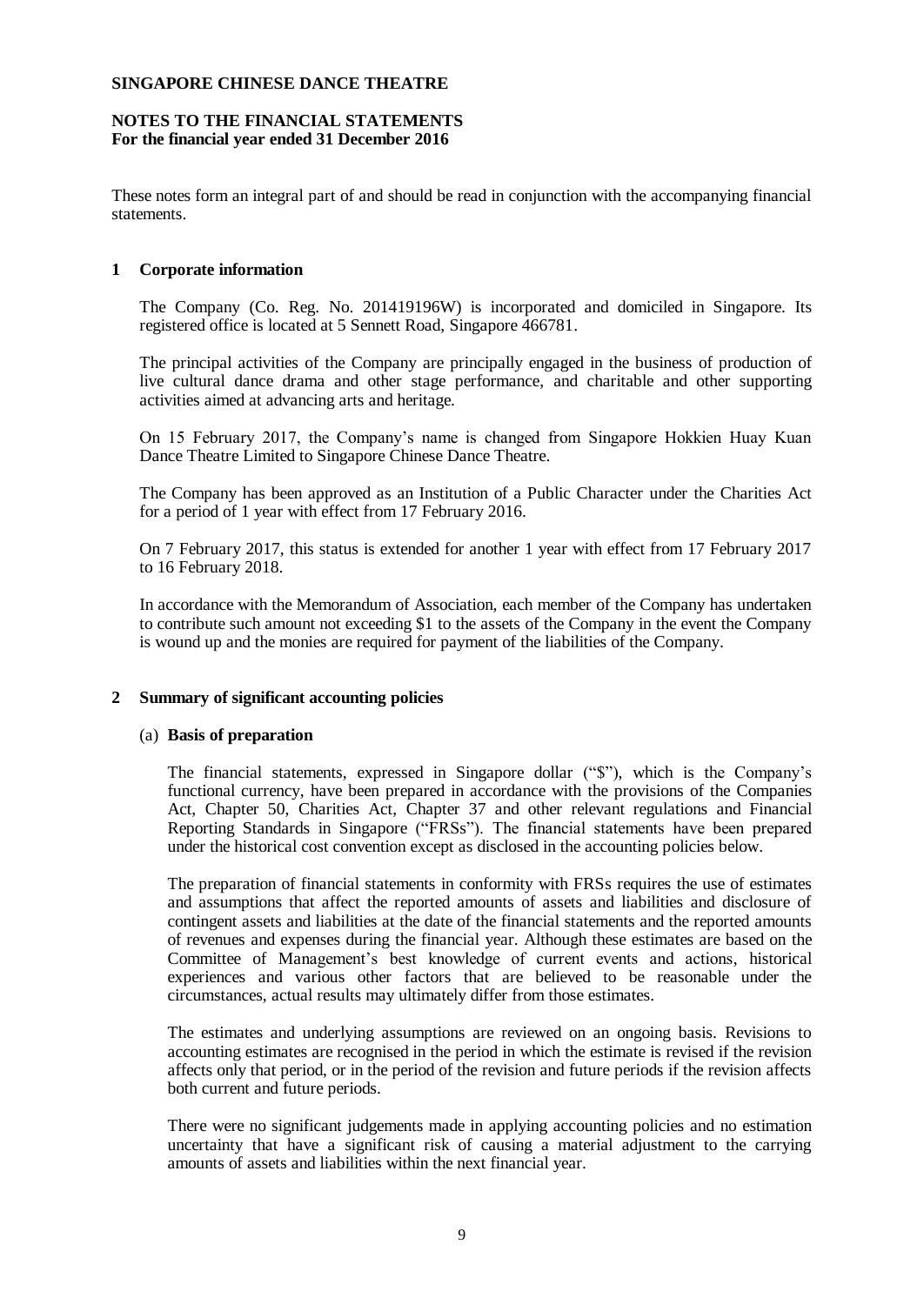# (a) **Basis of preparation (cont'd)**

The carrying amounts of cash and cash equivalents, current receivables and payables approximate their respective fair values due to the relatively short-term maturity of these financial instruments.

In the current financial year, the Company has adopted all the new and revised FRSs and Interpretations of FRSs ("INT FRSs") that are relevant to its operations and effective for the current financial year. The adoption of these new and revised FRSs and INT FRSs did not have any material effect on the financial results or position of the Company.

New standards, amendments to standards and interpretations that have been issued at the balance sheet date but are not yet effective for the financial year ended 31 December 2016 have not been applied in preparing these financial statements. None of these are expected to have a significant effect on the financial statements of the Company except as disclosed below:

#### *FRS 115 Revenue from Contracts with Customers*

FRS 115 replaces FRS 18 'Revenue', FRS 11 'Construction contracts' and other revenuerelated interpretations. It applies to all contracts with customers, except for leases, financial instruments, insurance contracts and certain guarantee contracts and non-monetary exchange contracts. FRS 115 provides a single, principle-based model to be applied to all contracts with customers. An entity recognises revenue in accordance with the core principle in FRS 115 by applying a 5-step approach.

Under FRS 115, an entity recognises revenue when (or as) a performance obligation is satisfied, i.e. when "control" of the goods or services underlying the particular performance obligation is transferred to the customer.

The standard is effective for annual periods beginning on or after 1 January 2018, with early adoption permitted. FRS 115 includes disclosure requirements that will result in disclosure of comprehensive information about the nature, amount, timing and uncertainty of revenue and cash flows arising from the entity's contracts with customers.

The Company plans to adopt the standard when it becomes effective in financial year ending 31 December 2018. The Company is currently performing a detailed assessment of the impact and quantifying the transaction adjustments on its financial statements.

# *FRS 109 Financial Instruments*

FRS 109 which replaces FRS 39, includes guidance on (i) the classification and measurement of financial assets and financial liabilities; (ii) impairment requirements for financial assets; and (iii) general hedge accounting. Financial assets are classified according to their contractual cash flow characteristics and the business model under which they are held. The impairment requirements in FRS 109 are based on an expected credit loss model and replace FRS 39 incurred loss model.

#### (i) *Classification and measurement*

While the Company has yet to undertake a detailed assessment of the classification and measurement of its financial assets, the Company does not expect a significant change to the measurement basis arising from adopting the new classification and measurement model under FRS 109. Loans and receivables that are currently accounted for at amortised cost will continue to be accounted using amortised cost model under FRS 109.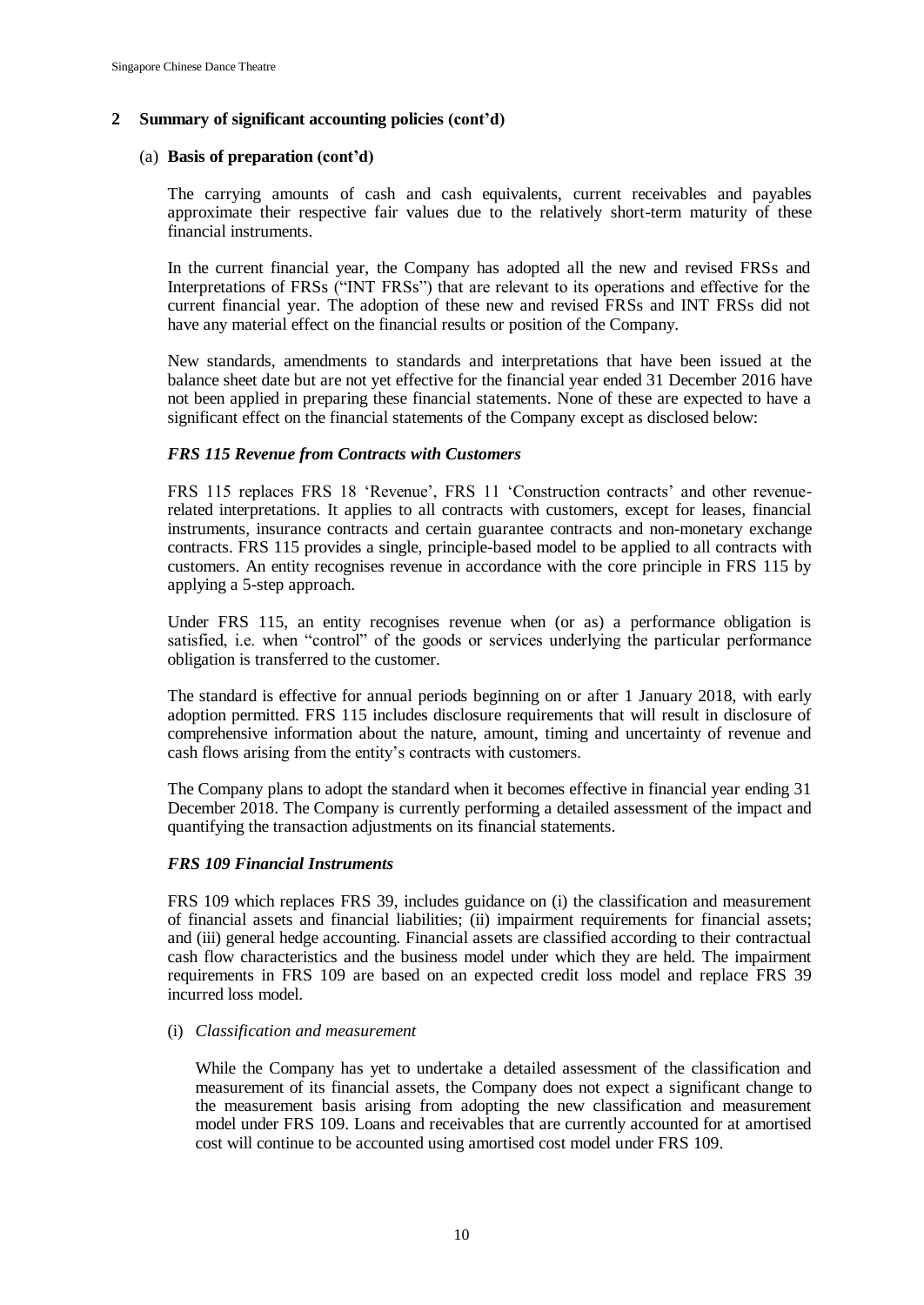# (a) **Basis of preparation (cont'd)**

## *FRS 109 Financial Instruments (cont'd)*

(ii) *Impairment*

FRS 109 requires the Company to record expected credit losses on all of its loans and receivables, either on a 12-month or lifetime basis. The Company has not undertaken a detailed assessment of the impact of the impairment provisions under FRS 109 but the Company expects that the new expected loss model may result in an earlier recognition of credit losses.

The Company plans to adopt the standard when it becomes effective in financial year ending 31 December 2018.

## (b) **Revenue recognition**

Revenue comprises the fair value of the consideration received or receivable for the sale of goods and rendering of services, net of goods and services tax, rebates and discounts. Revenue is recognised to the extent that it is probable that the economic benefits associated with the transaction will flow to the Company, and the amount of revenue and related cost can be reliably measured.

Registration and tuition fees and programmes income are recognised when the fees are due and payable.

Donation income is recognised when it is received.

Interest income is recognised on a time proportion basis using the effective interest method.

## (c) **Government grants**

Government grants are recognised at their fair value where there is reasonable assurance that the grant will be received and all attaching conditions will be complied with. Where the grant relates to an asset, the fair value is recognised as deferred capital grant on the balance sheet and is amortised as income over the expected useful life of the relevant asset by equal annual instalments.

When the grant relates to an expense item, it is recognised as income over the period necessary to match them on a systematic basis to the expense that it is intended to compensate.

## (d) **Operating leases**

Leases where a significant portion of the risks and rewards incidental to ownership are retained by the lessor are classified as operating leases. Payments made under operating leases (net of any incentives received from the lessor) are recognised in profit or loss on a straight-line basis over the period of the lease. Contingent rents, if any, are charged as expenses in the periods in which they are incurred.

When an operating lease is terminated before the lease period expires, any payment required to be made to the lessor by way of penalty is recognised as an expense in the period in which termination takes place.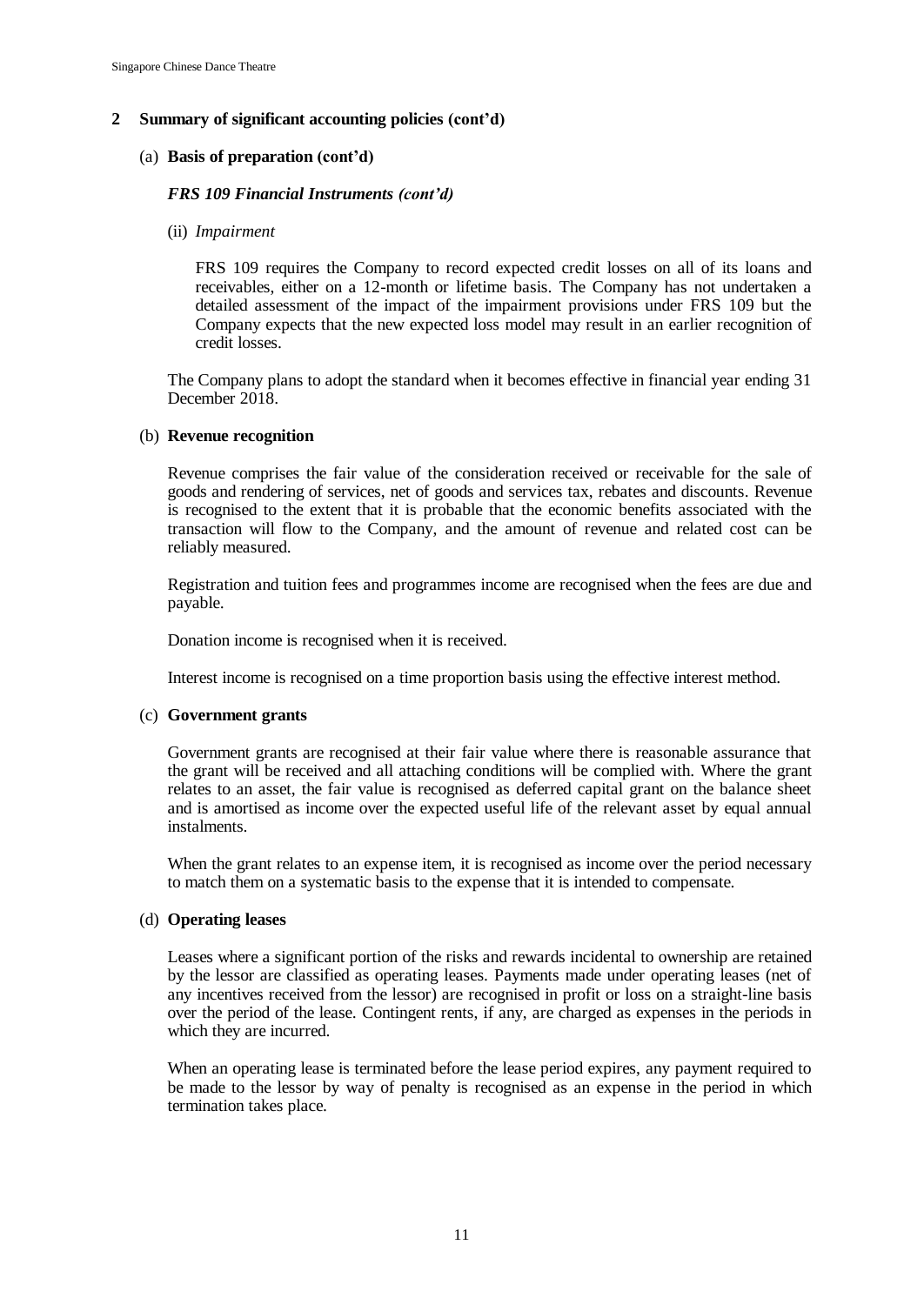#### (e) **Defined contribution plans**

The Company makes contributions to the Central Provident Fund scheme in Singapore ("CPF"), a defined contribution plan. Contributions to CPF are charged to profit or loss in the period in which the related service is performed.

### (f) **Income taxes**

The Company is a registered charity and exempted from income tax under the provisions of the Income Tax Act.

## (g) **Plant and equipment**

Plant and equipment are initially recognised at cost and subsequently stated at cost less accumulated depreciation and any impairment in value. Depreciation is charged so as to write off the cost of the plant and equipment over their estimated useful lives, using the straight-line method as follows:

|                                   | <b>Years</b> |
|-----------------------------------|--------------|
| Furniture, fittings and equipment |              |
| Computers                         |              |

The residual values, estimated useful lives and depreciation method of plant and equipment are reviewed, and adjusted as appropriate, at each balance sheet date. The effects of any revision are recognised in profit or loss when the changes arise.

On disposal of a plant and equipment, the difference between the net disposal proceeds and its carrying amount is taken to profit or loss.

Fully depreciated assets are retained in the financial statements until they are no longer in use.

#### (h) **Impairment of non-financial assets**

Non-financial assets are reviewed for impairment at each balance sheet date or whenever events or changes in circumstances indicate that the carrying amount of an asset may not be recoverable. Whenever the carrying amount of an asset exceeds its recoverable amount, an impairment loss is recognised in profit or loss.

Reversal of impairment losses recognised in prior years is recorded when there is an indication that the impairment losses recognised for the asset no longer exist or have decreased. The reversal is recorded in income. However, the increased carrying amount of an asset due to a reversal of an impairment loss is recognised to the extent it does not exceed the carrying amount that would have been determined (net of amortisation or depreciation) had no impairment loss been recognised for that asset in prior years.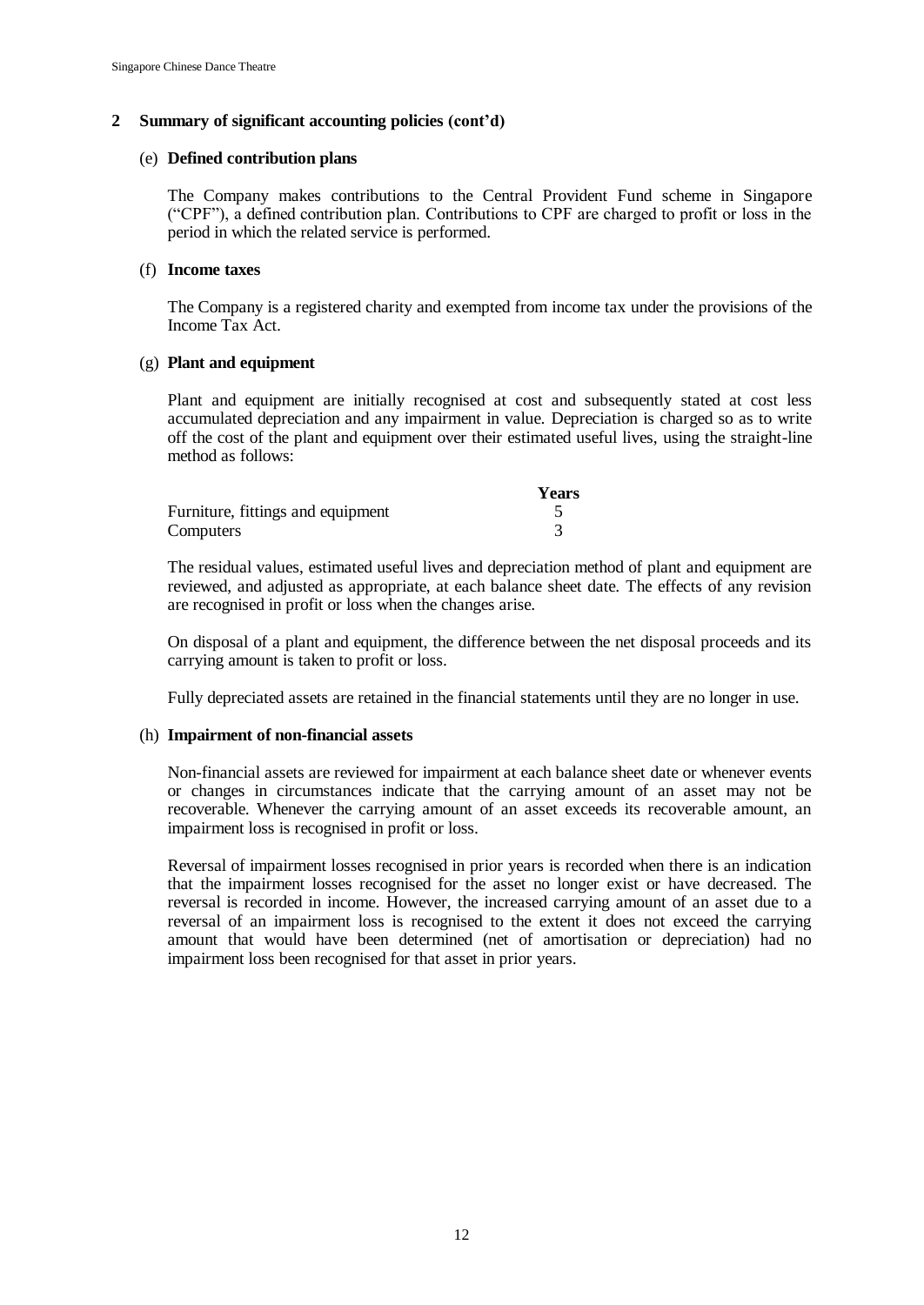### (i) **Financial assets**

The Company's only financial assets are "loans and receivables" which comprise other receivables (excluding prepayments), fixed deposits and bank balances on the balance sheet.

Loans and receivables are measured at initial recognition at fair value, and are subsequently measured at amortised cost using the effective interest method, less impairment. The Company assesses at each balance sheet date whether there is objective evidence that a financial asset or a group of financial assets is impaired. When such evidence exists, the carrying amount of the asset is reduced through the use of an allowance account, and the amount of the loss is recognised in profit or loss. The allowance recognised is measured as the difference between the asset's carrying amount and the present value of estimated future cash flows discounted at the effective interest rate computed at initial recognition. When a receivable is uncollectible, it is written off against the allowance account for receivables. Subsequent recoveries of amounts previously written off are credited in profit or loss.

#### (j) **Financial liabilities**

Financial liabilities include other payables (excluding fees received in advance and deferred income) which are recognised on the balance sheet when, and only when, the Company becomes a party to the contractual provisions of the financial instruments. Financial liabilities are initially recognised at fair value plus directly attributable transaction costs and subsequently measured at amortised cost using the effective interest method.

A financial liability is derecognised when the obligation under the liability is extinguished. Gains and losses are recognised in profit or loss when the liabilities are derecognised and through the amortisation process.

#### (k) **Provisions**

Provisions are recognised when the Company has a present legal or constructive obligation as a result of past event, and it is probable that an outflow of economic resources will be required to settle that obligation and the amount can be estimated reliably. Provisions are measured at the Committee of Management's best estimate of the expenditure required to settle the obligation at the balance sheet date. Where the effect of the time value of money is material, the amount of the provision shall be discounted to present value using a pre-tax discount rate that reflects the current market assessment of the time value of money and risks specific to the obligation.

When discounting is used, the increase in the provision due to passage of time is recognised as a finance cost in profit or loss.

#### (l) **Cash and cash equivalents**

For the purpose of presentation in the statement of cash flows, cash and cash equivalents comprise cash on hand and deposits with financial institutions which are subject to an insignificant risk of change in value.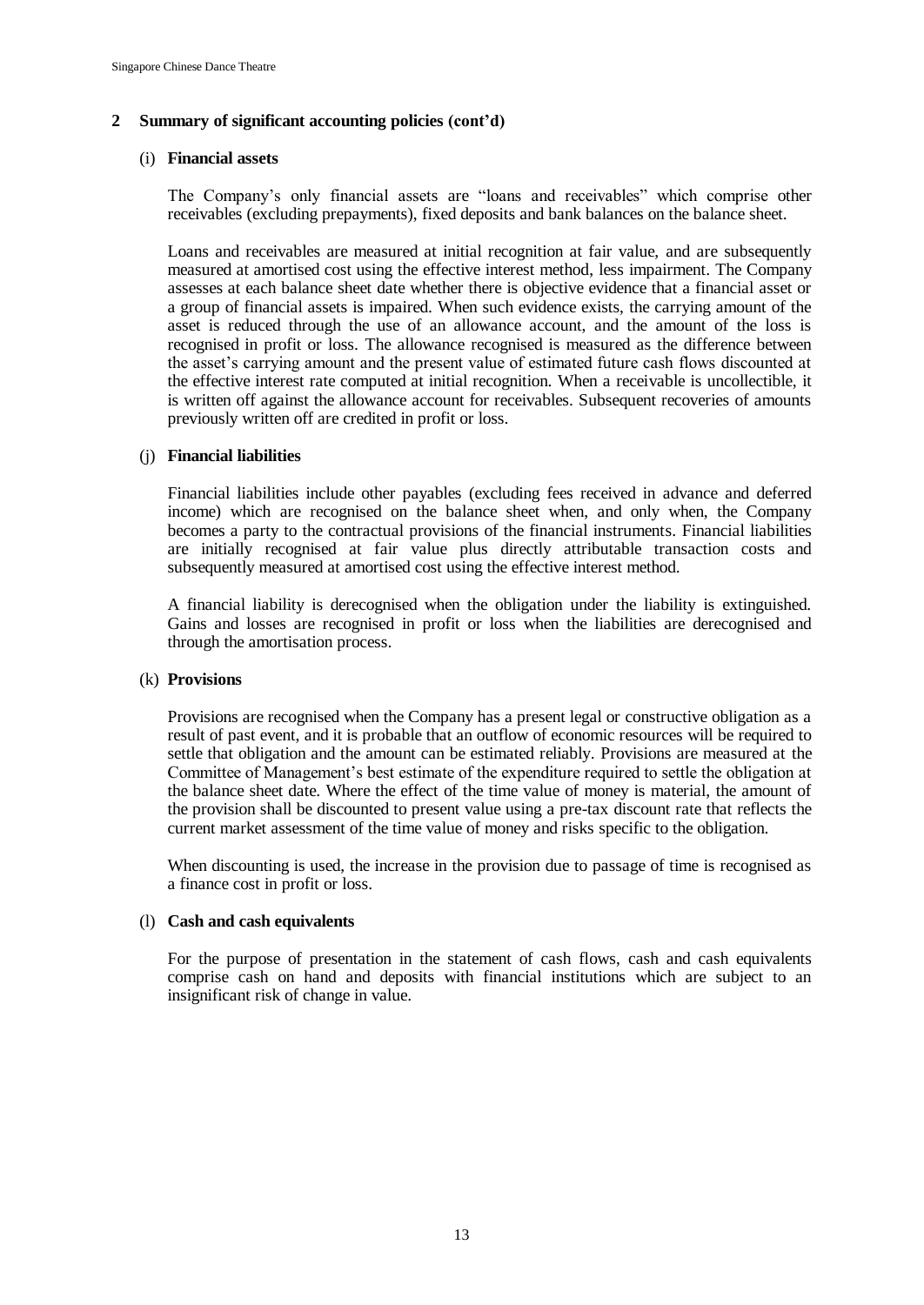## **3 Staff costs**

|                                          | 2016<br>\$        | 2015              |
|------------------------------------------|-------------------|-------------------|
| Salaries and related costs<br><b>CPF</b> | 307,006<br>38,041 | 246,107<br>33,055 |
|                                          | 345,047           | 279,162           |

Compensation of key management personnel of the Company included in staff costs are as follows:

|                                          | 2016<br>\$        | 2015              |
|------------------------------------------|-------------------|-------------------|
| Salaries and related costs<br><b>CPF</b> | 109,879<br>17,475 | 105,432<br>16,813 |
|                                          | 127,354           | 122,245           |

# **4 Tax expense**

The income tax expense on the results of the financial year differs from the amount of income tax determined by applying the Singapore statutory tax rate of income tax to profit before tax due to the following factors:

|                                                                   | 2016<br>\$          | 2015<br>\$          |
|-------------------------------------------------------------------|---------------------|---------------------|
| Profit before tax                                                 | 157,978             | 490,947             |
| Tax calculated at a tax rate of 17%<br>Others - tax exempt status | 26,856<br>(26, 856) | 83,461<br>(83, 461) |
|                                                                   |                     |                     |

# **5 Plant and equipment**

| 2016                                                                 | Furniture,<br>fittings and<br>equipment | Computers      | Total<br>\$    |
|----------------------------------------------------------------------|-----------------------------------------|----------------|----------------|
| Cost<br>At 1 January 2016 and 31 December 2016                       | 8,701                                   | 6,766          | 15,467         |
| <b>Accumulated depreciation</b><br>At 1 January 2016<br>Depreciation | 2,270<br>1,740                          | 4,381<br>2,251 | 6,651<br>3,991 |
| At 31 December 2016                                                  | 4,010                                   | 6,632          | 10,642         |
| Net carrying value<br>At 31 December 2016                            | 4,691                                   | 134            | 4,825          |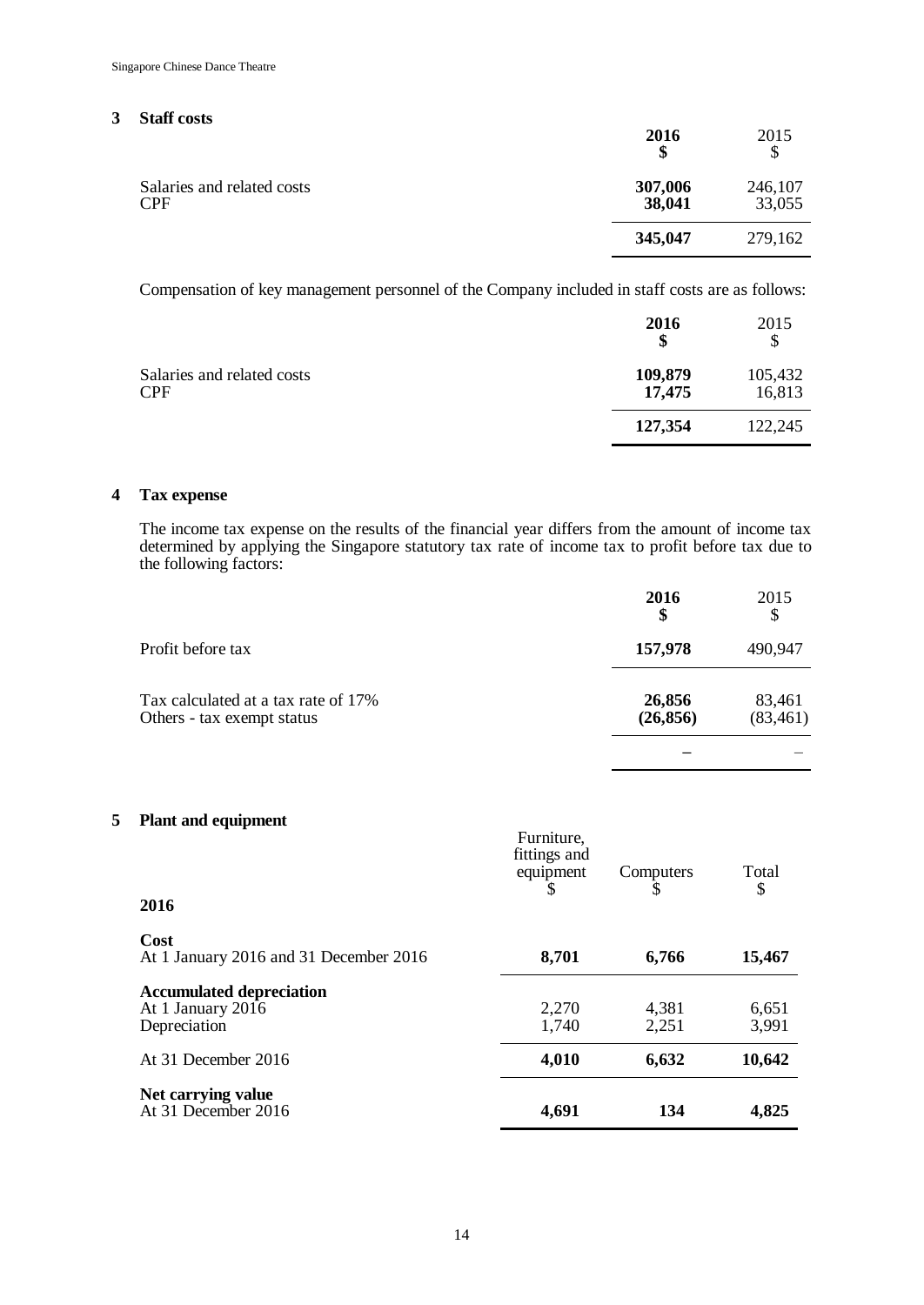# **5 Plant and equipment (cont'd)**

|   | 2015                                  | Furniture,<br>fittings and<br>equipment<br>\$ | Computers<br>\$ | Total<br>\$    |
|---|---------------------------------------|-----------------------------------------------|-----------------|----------------|
|   | Cost                                  |                                               |                 |                |
|   | At 1 January 2015<br><b>Additions</b> | 2,648<br>6,053                                | 6,376<br>390    | 9,024<br>6,443 |
|   | At 31 December 2015                   | 8,701                                         | 6,766           | 15,467         |
|   | <b>Accumulated depreciation</b>       |                                               |                 |                |
|   | At 1 January 2015                     | 530                                           | 1,445           | 1,975          |
|   | Depreciation                          | 1,740                                         | 2,936           | 4,676          |
|   | At 31 December 2015                   | 2,270                                         | 4,381           | 6,651          |
|   | Net carrying value                    |                                               |                 |                |
|   | At 31 December 2015                   | 6,431                                         | 2,385           | 8,816          |
|   |                                       |                                               |                 |                |
| 6 | <b>Other receivables</b>              |                                               |                 |                |
|   |                                       |                                               | 2016<br>\$      | 2015           |
|   |                                       |                                               |                 | \$             |
|   | Other receivables                     |                                               | 40,158          | 9,410          |
|   | Grants receivables                    |                                               | 132,760         | 265,923        |
|   | Prepayments                           |                                               | 225<br>200      | 2,940          |
|   | Deposits                              |                                               |                 | 200            |
|   |                                       |                                               | 173,343         | 278,473        |

# **7 Fixed deposits**

All fixed deposits mature within 6 (2015: 6) months from the balance sheet date and earn interest rates ranging from 0.05% to 0.15% (2015: 0.05% to 0.15%) per annum.

# **8 Other payables**

|                             | 2016<br>\$ | 2015<br>\$ |
|-----------------------------|------------|------------|
| Amount due to related party |            |            |
| Other payables              | 15,388     | 5,288      |
| Accrued operating expenses  | 46,971     | 36,792     |
| Fees received in advance    | 60,823     | 51,489     |
| Deferred income             | 62,500     | 37,500     |
|                             | 185,682    | 131,072    |

In 2015, the amount due to related party was non-trade, unsecured, interest-free and payable on demand. The amount due to related party was fully settled during the current financial year.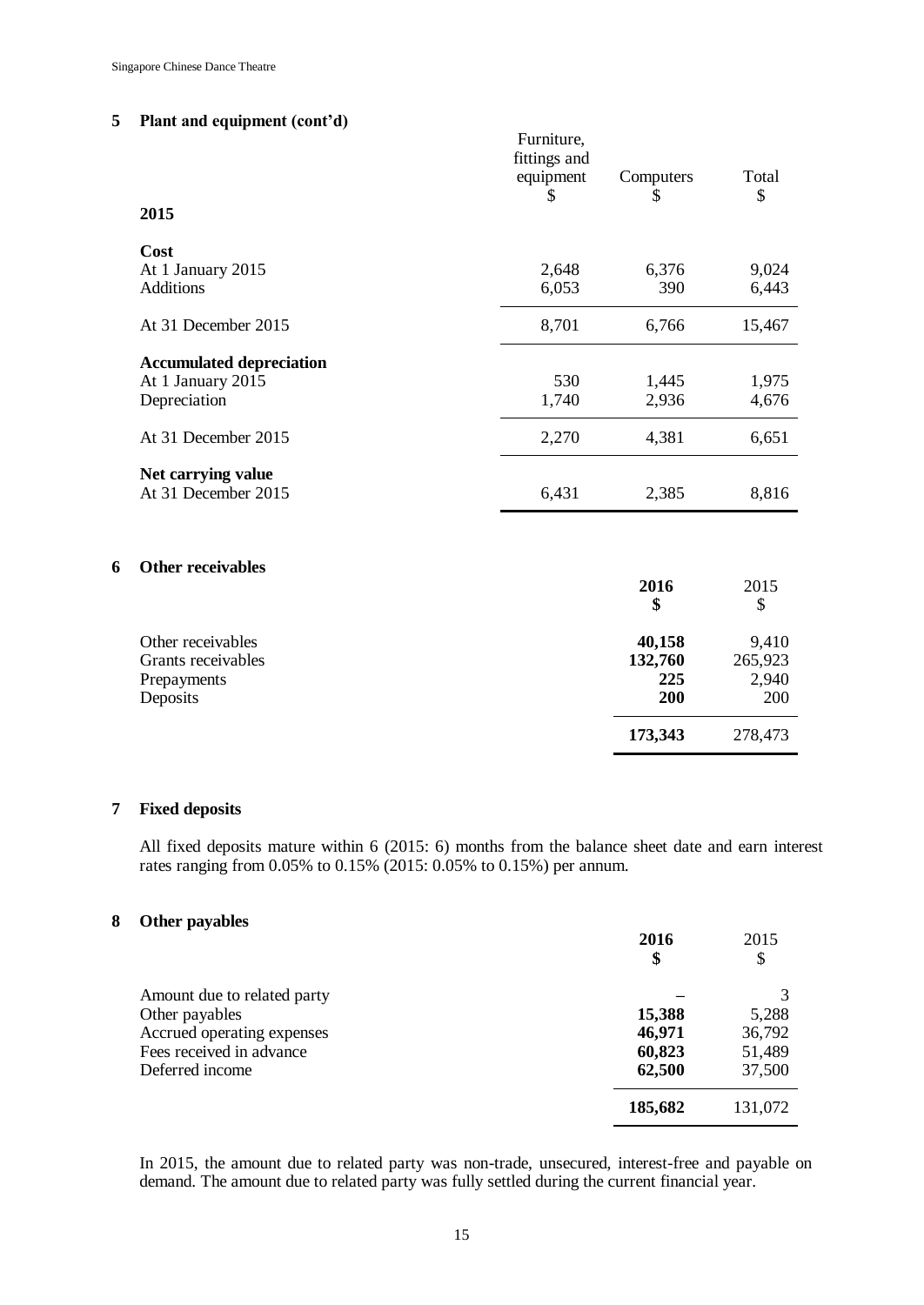### **9 Related party transactions**

In addition to information disclosed elsewhere in the financial statements, the following transactions took place between the Company and related parties on terms agreed between the parties during the financial year:

|                      | 2016    | 2015    |
|----------------------|---------|---------|
|                      |         |         |
| With related parties |         |         |
| Donation income      | 80,000  | 263,590 |
| Management fees      | 36,000  | 18,000  |
| Services fees        | 139,658 | 93,906  |
|                      |         |         |

Related parties refer to companies in which certain committee members of the Company are also the director of such companies.

#### **10 Financial instruments**

#### **(a) Categories of financial instruments**

Financial instruments at their carrying amounts at the balance sheet date are as follows:

|                                                                                          | 2016<br>\$ | 2015<br>S |
|------------------------------------------------------------------------------------------|------------|-----------|
| Financial assets                                                                         |            |           |
| Other receivables                                                                        | 173,118    | 275,533   |
| Fixed deposits                                                                           | 545,120    | 185,001   |
| <b>Bank balances</b>                                                                     | 74,024     | 112,434   |
| Loans and receivables                                                                    | 792,262    | 572,968   |
|                                                                                          |            |           |
| <i>Financial liabilities</i><br>Financial liabilities at amortised cost - other payables | 62,359     | 42,083    |

# **(b) Financial risk management**

The Company's activities expose to minimal financial risks and overall risk management is determined and carried out by the Committee of Management.

The Company does not have any significant concentration of credit risk except for fixed deposits and bank balances placed with a reputable financial institution. The maximum exposure to credit risk is represented by the carrying amount of each class of financial assets recognised in the balance sheet. Cash and cash equivalents are placed with a reputable financial institution which is regulated and has good credit standing. At the balance sheet date, there are no financial assets that are either past due and/or impaired.

The Company is not significant exposed to interest rate risk or foreign exchange risk.

The financial liabilities of the Company as presented in the balance sheet are due within twelve months from the balance sheet date and approximate the contractual undiscounted repayment obligations.